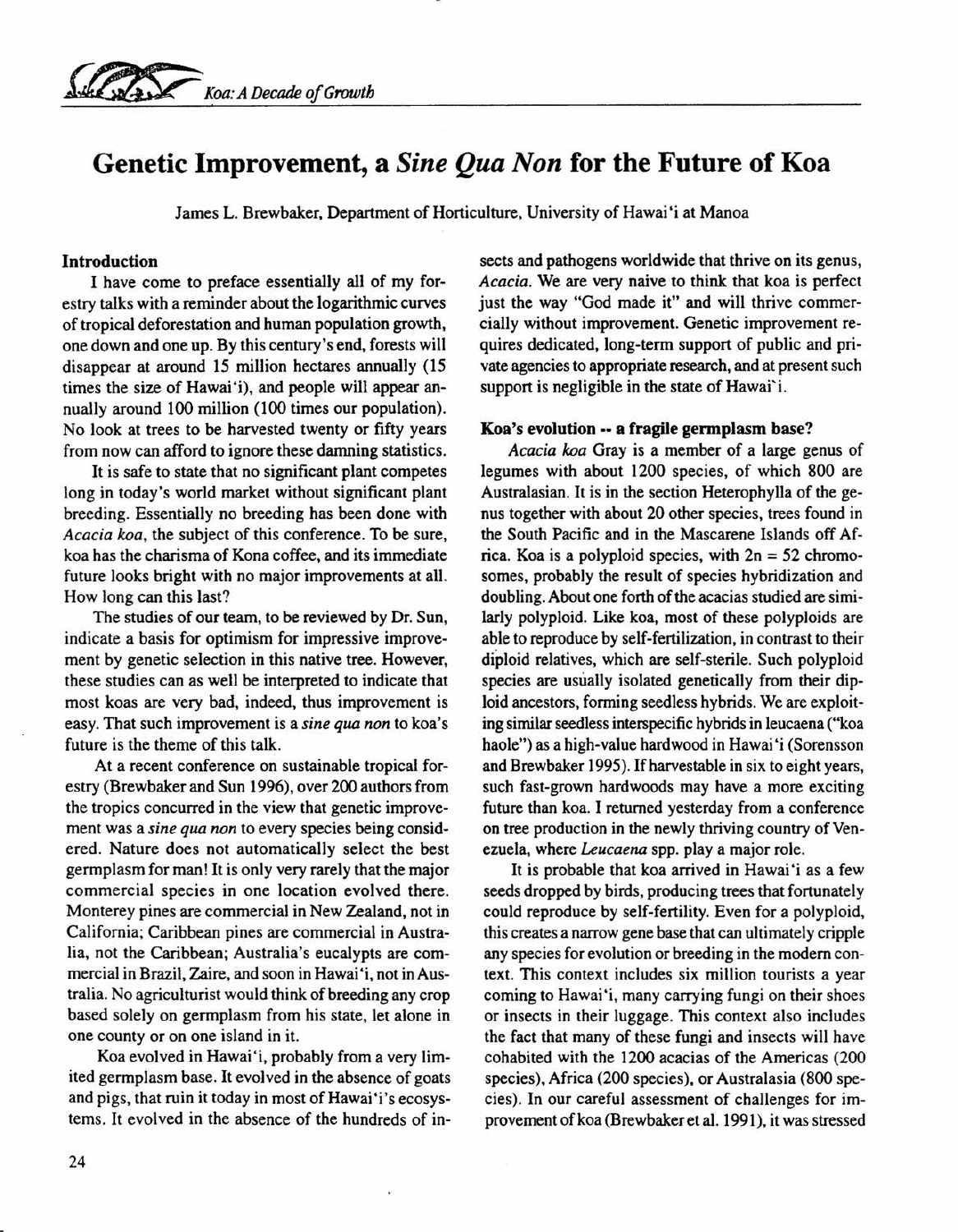that 101 insects and 94 pathogens have already been identified on koa, most of them as probable pests. To these, one must add new pathogenic strains and insect races that arrive regularly in Hawai 'i, despite best quarantine efforts.

The islands of Hawai'i abound with examples of species built on a fragile germplasm base, often easily disrupted. The examples are more easily and effectively dramatized for animals than they are for plants. A typical example from our research would be koa's relative, koa haole *(Leucaena leucocephala).* Hawai 'i's koa haole is derived from a single self-fertilized plant, probably near Acapulco about 1580, and came through the Philippines to Hawai'i around 1850 (Brewbaker 1995). There is no genetic variation at all in Hawaii's "native" koa haole (Sun 1996), and it succumbed badly to the introduced leucaena psyllid in 1984. Another example is Hawai 'i 's "native" keawe *(Prosopis pallida),* that evidently traces back to two cross-fertilizing trees, ultimately from Peru *(idem).* This germplasm could never serve as a solid base for genetic improvement.

The fragility of an inbred genetic base is more easily seen in the Hawaiian crow or perhaps the nene, two species that will attract vastly more research money than koa ever will in my lifetime. These species will need continual coddling, particularly if ecologists will allow no thought be given to introducing some vigor and pest tolerance from related birds (as I would).

#### Genetic diversity of koa

In the 1960s we initiated germplasm collections of *Acacia koa* throughout the islands, and concluded from field morphology and isozymic observations that they were genetically variable. When CTAHR's Hamakua Research Station (2200 ft elevation) reopened in the late 1980s, we initiated a set of annual performance trials. These normally contain families derived from individual trees, in two reps of 10 trees each. A valuable added trial location was provided by HSPA-HARC at Maunawili, O'ahu (600 ft elevation) in 1993. We have not been able to add important additional high-elevation sites to this study from Kamehameha Schools Bishop Estate, State of Hawai 'i Division of Forestry, and other agencies, despite their help in seed collections.

Evaluation of koa's genetic diversity by Sun (this conference) reveals impressive genetic variability, to be sure. Among about 200 families studied, genetic variations have been observed in form, vigor, limbiness, fluting, rate of phyllody, tolerance of rust, and several other traits. In general, about 10 percent of our families can be ranked of sufficient quality to encourage progeny studies, and possible interim use as parents. Put another way, 90 percent should be discarded. Among the most disappointing provenances have been those provided commercially in Hawai'i. High uniformity characterizes many families, suggesting a high degree of self-fertilization in this species. Differences among the islands do occur, but variation within each island is much greater than that between.

Koa is a fast-growing tree under these experimental conditions, with careful attention to weed management, exclusion of animals, and provision of enhanced soil fertility during the first year of growth. Canopy closure can be achieved in six months, and weed suppression is good after the first year. Without this care, koa is a very weak competitor with aggressive grasses like kikuyu. Genetic differences in growth rate are clearly evident in one year, and juvenile-mature regression coefficients in height and diameter are very high. Outstanding genotypes reach tree heights of 30 ft in four years and can be found with straight boles and low limbiness or fluting. Most koas can be pollinated within five years, when thinned to allow good solar interception. High wood figure ("fiddleback") characterizes a small fraction of koa trees, attracting top prices in the market; and has proven to be heritable in other trees. Thus this is a species that appears to lend itself well to genetic advance through selection.

#### Genetic constraints of koa

Koa can hardly be considered at present to be "domesticated," relative to trees like teak, blackwood, mahogany, rosewood, or even koa haole (Brewbaker and Sorensson 1994). In nature, it grows under an increasingly debilitating environment of exotic pests: pigs, goats, cattle, lianas like banana poka, and aggressive woody pests like strawberry guava. These exotic pests probably have much to do with koa's "sudden-death" syndrome, for most koas in the state are growing under atrocious conditions from a forest-plantation viewpoint.

This conference could be important in dramatizing how much needs to be known of koa's biology, its genetic variation, its nutritional requirements, its response to biotic and abiotic stresses, or its growth response to the simplest of agricultural loving care. Few at the conference would even agree on the rotation age for koa